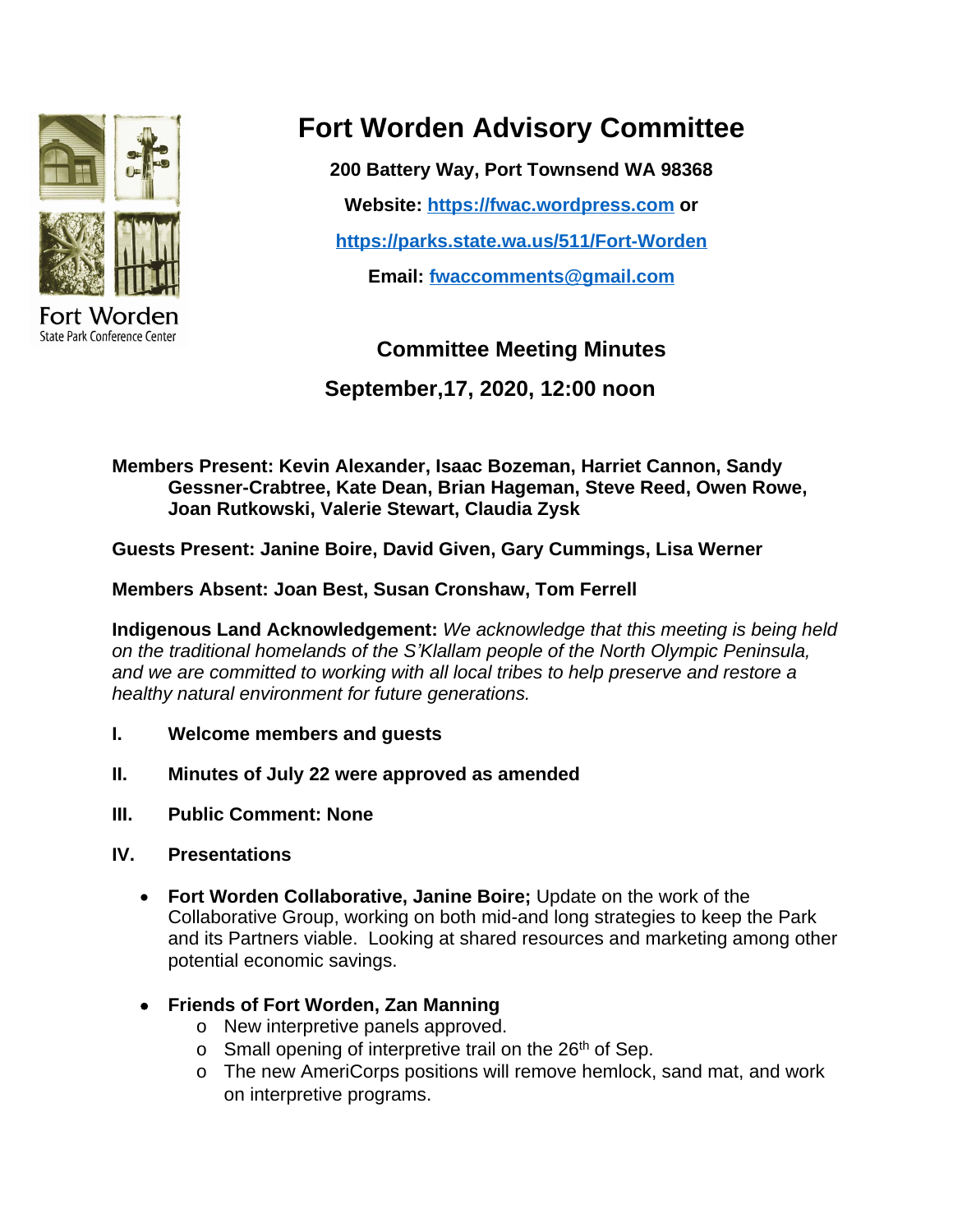- o Restoration work has been started on the guard shack.
- o Building 11 is getting new handrails and building 203 may be next.
- **o** Trail work by volunteers is back

#### **Centrum, Lisa Werner**

- o Fiddle Tunes group set up zoom fiddle tunes, many events online such as; Hot Strings, and Ukulele Online.
- o Started utilizing the studio space to release podcasts (Artists in Place, On Air, etc.)
- o Main goal is to keep the community involved virtually until in-person events can get back.
- o State Parks approved "Fort Words", and art piece around the fort.

#### **V. Fort Worden State Park Area Updates**

#### **A. Public Development Authority, Joan Rutkowski:**

- Executive. Director Dave Robison is retiring from PDA.
- PDA is seeking members for 3 vacant seats on the board.
- Smoke from fires was making it difficult for many eateries due to outdoor seating from COVID.
- The overall season for PDA was not as slow as expected.

## **B. State of the Park, Brian Hageman:**

- "Fort Words" art installation is utilizing areas of the Fort that have already been painted.
- Capital Projects: Building 305 (Makers Square), water and sewer lines
- Upgrading electrical systems for the park.
- Buildings 4 and 5 on Officers Row are getting repainted.
- Breaking ground on new campground restroom in the upper campground soon.
- This summer has had the highest number of day-use visitors ever. Ft. Flagler has had a 30% higher visitation rate even with all the group camps/shelters being closed.
- Budget: Revenue is higher than projected. If the season continues this way, parks may be in better shape than expected next year.
- Rangers have been remarkably busy with the increased visitation.
- State Parks opting to keep museums closed.
- State Parks took over campground check-in.
- There will be a focus on Dune protection in the near future. Some money from U.S. Fish and Wildlife should be coming in for that purpose.